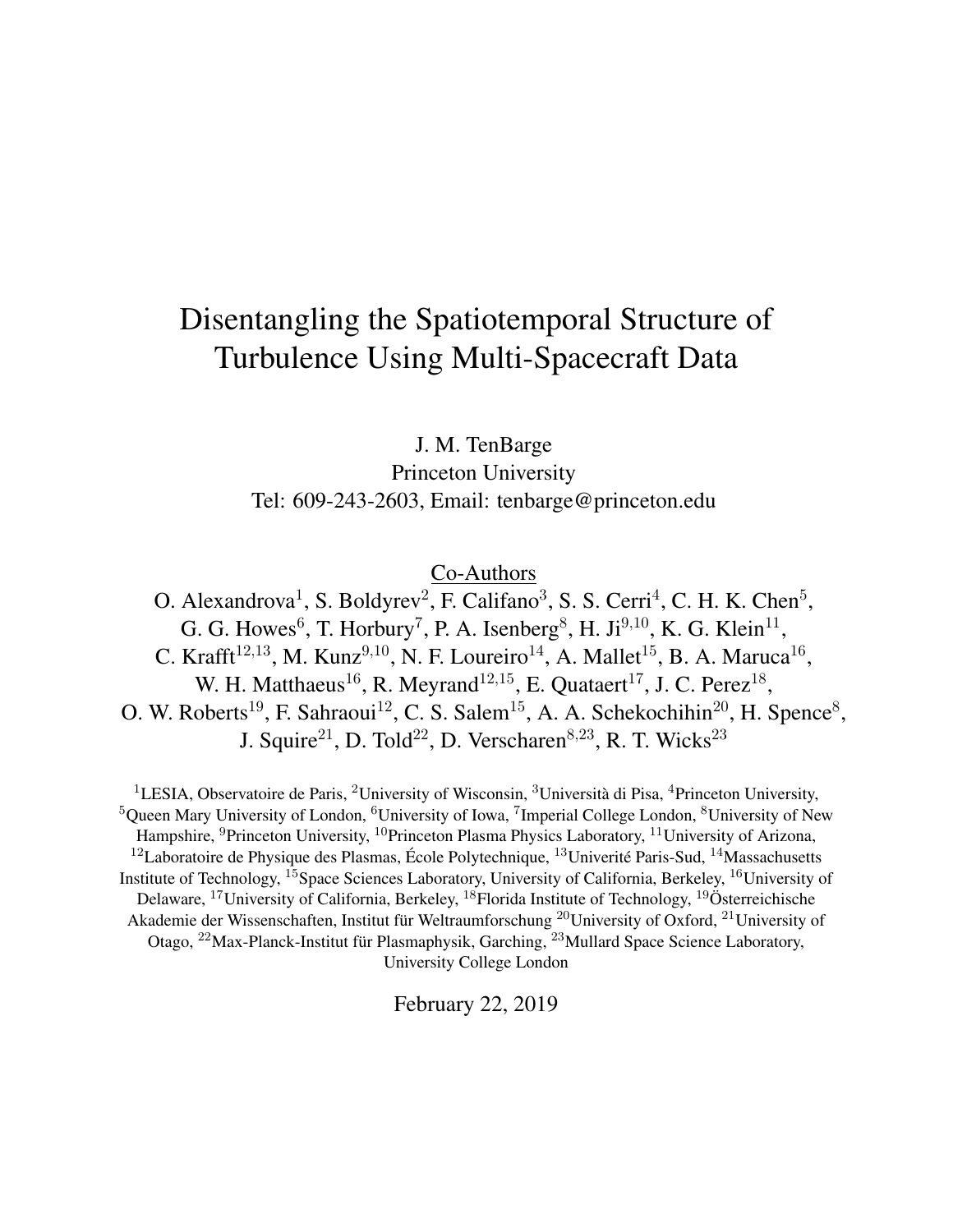## Disentangling the Spatiotemporal Structure of Turbulence Using Multi-Spacecraft Data

# 1 Introduction

Turbulence in a magnetized plasma is the primary mechanism responsible for transforming energy at large injection scales into small-scale motions, which eventually dissipate, heating the plasma or accelerating particles. Plasma turbulence is ubiquitous in the universe, and it is responsible for the transport of mass, momentum, and energy in such diverse systems as the solar corona and wind, pulsar magnetospheres, accretion discs surrounding compact objects, the interstellar medium, planet formation, and laboratory fusion devices. Indeed, under one of the four high-level science goals in the 2013 NRC Heliophysics Decadal survey states, to "[d]iscover and characterize fundamental processes that occur both within the heliosphere and throughout the universe," plasma turbulence is identified as a ubiquitous phenomenon involved in the energization of heliospheric and other astrophysical plasmas.

Developing a predictive understanding of plasma turbulence is critical in heliospheric and astrophysical plasmas, both of which are systems in which the microscopic physics of turbulence can significantly impact the macroscopic evolution. For example, long standing questions in heliophysics – such as how the solar corona is heated to temperatures that are orders of magnitude above that of the photosphere, or how the solar wind is launched from the Sun – remain unanswered after decades of research, because we lack a detailed understanding of how the energy of turbulent plasma flows and electromagnetic fields is converted into plasma heat, or some other form of particle energization.

The vast majority of the plasma systems in the universe are weakly collisional, necessitating the application of kinetic plasma physics to fully understand them. Yet, kinetic plasma turbulence is an inherently multi-scale and multi-process phenomenon, coupling the largest scales of a system to sub-electron kinetic scales via a cascade of energy and also generating reconnecting current layers, shocks, and a myriad of instabilities and waves. The broad range of scales and processes encompassed by kinetic plasma turbulence preclude our ability to analytically or numerically model these global systems; therefore, we must turn to laboratory studies of confined plasmas or *in situ* observations of natural plasmas, such as the solar wind, to advance the field. The solar wind is humankind's best resource for studying the naturally occurring plasmas that permeate the universe, and it is often referred to as a natural laboratory for plasma physics [1]. Since launching our first major scientific spacecraft mission, Explorer 1, in 1958, we have made significant progress characterizing solar wind turbulence. Yet, due to the severe limitations imposed by single point measurements, we are unable to characterize sufficiently the spatial and temporal properties of the solar wind, leaving many fundamental questions about plasma turbulence unanswered. Therefore, the time has now come wherein making significant additional progress to determine the dynamical nature of solar wind turbulence requires multi-spacecraft missions spanning a wide range of scales simultaneously. A dedicated multi-spacecraft mission concurrently covering a wide range of scales in the solar wind would not only allow us to directly determine the spatial and temporal structure of kinetic plasma turbulence, but it would also mitigate the limitations that current multi-spacecraft missions face, such as non-ideal orbits for observing solar wind turbulence. Some of the fundamentally important questions that can only be addressed by *in situ* multipoint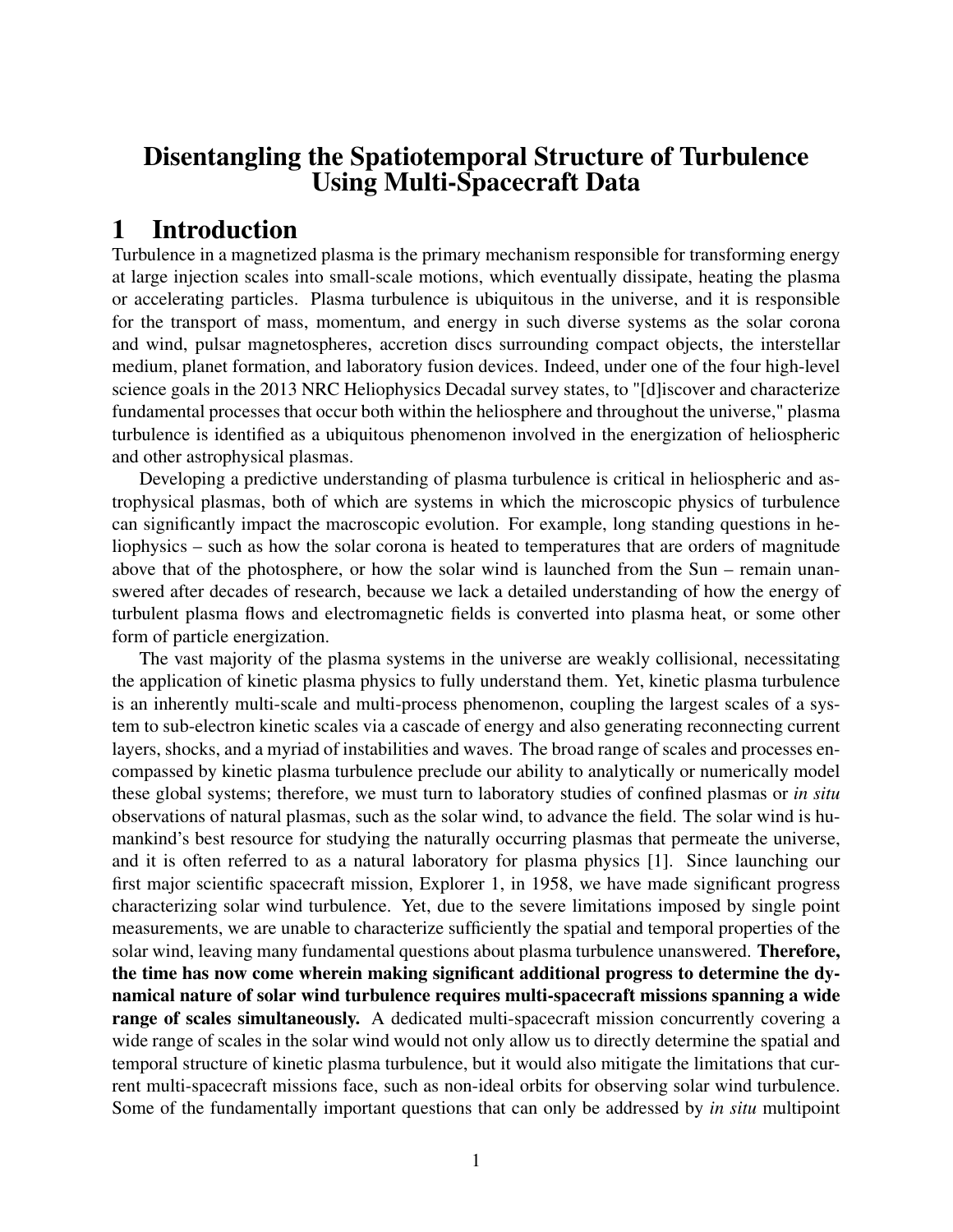measurements are discussed below.

## 2 Outstanding Questions

#### 2.1 What is the Energy Distribution in Frequency-Wavevector Space?

Measurements of turbulence in frequency-wavevector space provide insight into the dynamics of the plasma. However, all single point *in situ* measurements rely on Taylor's hypothesis [2], which assumes that the plasma does not evolve in time as it is convected past the spacecraft and establishes a direct connection between the frequency measured in the spacecraft-frame,  $\omega_{sc}$ , and the wavevector, k, of the fluctuations. In the near-earth solar wind, the solar wind velocity is mostly radial and typically super-Alfvénic,  $v_{sw} \gg v_A$ . Thus, observers adopt Taylor's hypothesis by assuming that  $|\omega| \ll |\mathbf{k} \cdot \mathbf{v}_{sw}|$ , where  $\omega$  is the plasma-frame frequency, so that the spacecraft-frame frequency fluctuations are interpreted to be related directly to the wavevector of the spatial fluctuations in the plasma frame,  $\omega_{sc} \simeq \mathbf{k} \cdot \mathbf{v}_{sw}$  [3, 4]. However, this central assumption has not been well tested in the solar wind, and it indeed fails when the solar wind speed is low compared to the Alfvén speed or when plasma-frame frequencies are high [5, 6], as occurs with whistler or other dispersive fluctuations. The only direct means of evaluating Taylor's hypothesis across a large range of scales is with a multipoint measurement in the solar wind to definitively determine if indeed  $|\omega| \ll |\mathbf{k} \cdot \mathbf{v}_{sw}|$ .

Determining the plasma-frame frequency and wavevector distribution of energy is also fundamental for understanding the dynamics of turbulence. For instance, if on average  $\omega(\mathbf{k}) \ll \Omega_{cp}$ , dissipation via resonant cyclotron damping is expected to be minimal, where  $\Omega_{cp}$  is the proton gyrofrequency. However, determining the plasma frame frequency requires fully resolving k. Even in cases wherein Taylor's hypothesis is well satisfied, single spacecraft measurements only provide access to the component of the wavevector along the solar wind flow direction. Existing multispacecraft missions such as Cluster have been employed to determine the plasma frame frequency, e.g., [7, 8]; however, these studies have been limited to the approximately fifty, ten-minute intervals of Cluster data that satisfy the necessary conditions to apply multi-spacecraft techniques to the solar wind, namely that the four spacecraft are in a regular tetrahedron [9, 10] and uncontaminated by foreshock particles backstreaming from earth's bowshock. To establish a statistical understanding of the energy distribution in frequency-wavevector space over a broad range of plasma parameters, a dedicated mission whose orbit is chosen to maximize time in the foreshock-free solar wind is necessary. Thus, to unambiguously determine the energy associated with the plasma frame frequency in the solar wind requires a dedicated suite of spacecraft, minimally four in a regular tetrahedron, or better yet, a swarm of craft covering a wide range of scales and angles, in the foreshock-free solar wind for extended periods of time.

#### 2.2 What Dynamics Drive the Spectral Distribution of Turbulent Energy?

The distribution of energy in wavevector space is a core prediction of most plasma turbulence theories in use today. One popular example of turbulence theories which predict such a distributon is critical balance [11], which assumes that the non-linear decorrelation time is equal to the linear propagation time,  $\chi = \tau_L/\tau_{Nl} \sim 1$ . This assumption has been modified and extended to include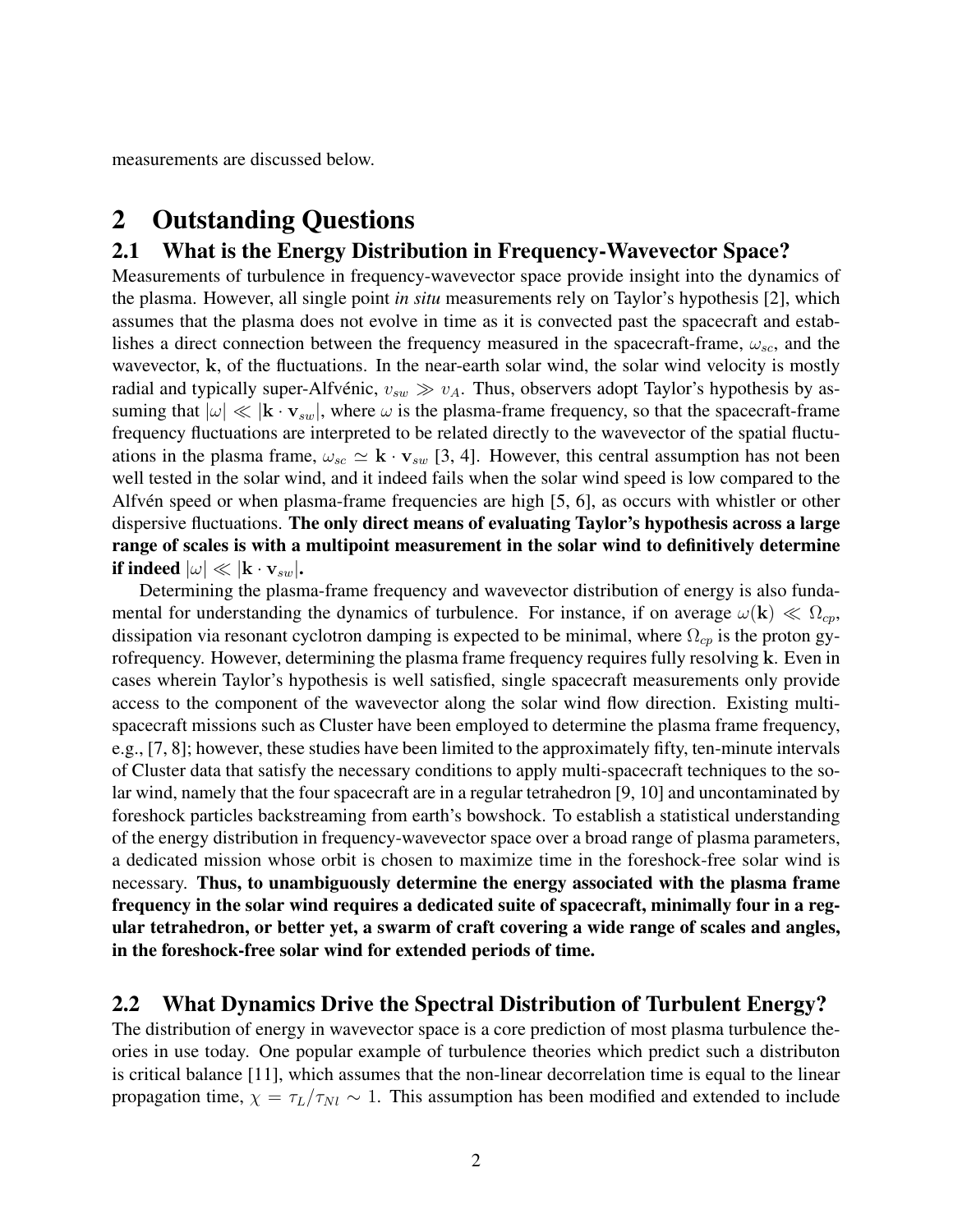the alignment of velocity and magnetic fluctuations with spatial scale, so called dynamical alignment [12, 13], and most recently intermittency was incororporated in the model of refined critical balance [14, 15]. At the heart of all of these models is the critical balance conjecture. Indeed, some research "suggests that critical balance... is the most robust and reliable of the physical principles underpinning theories of Alfvénic turbulence" [14] but theoretical alternatives to critical balance remain viable. Thus, measuring  $\chi$  in the solar wind is the first step in testing the validity of all of these critical balance-based turbulence models, but the measurement requires resolving the components of the wavevector both parallel and perpendicular to the *local in scale* magnetic field. Each of the turbulence models also predict different distributions of power in wavevector space, which again requires resolving the full wavevector. Attempts have been made to resolve the wavevector using single spacecraft measurements, e.g., [16, 17], but these measurements require  $v_{sw}$  and B to be aligned to determine  $k_{\parallel}$ , which is a rare occurrence. Therefore, single spacecraft tests of these models require combining several days to a month of data, while the auto-correlation time in the solar wind is of order one hour or less, likely mixing different plasma and turbulence conditions in the analysis. Cluster has been used to determine the full spectral anisotropy [18]; however, the range of accessible scales were highly limited. Thus, definitively determining the validity of each of these turbulence models or making progress in developing new models requires a multi-spacecraft mission, where all components of the wavevector can be measured simultaneously, rather than combining many single point datasets spanning turbulence with widely varying parameters.

#### 2.3 What is the Turbulent Cascade Rate?

The cascade of energy in a plasma can be directly measured using third order statistics [19], and the cascade rate is related to proton heating in the solar wind [20]. Under a certain set of assumptions, Kolmogorov's third order law is the only exact, non-trivial turbulence result in hydrodynamics [21]. A similar exact result exists for plasma turbulence under a more restrictive set of assumptions. However, the plasma turbulence cascade is anisotropic, and a single spacecraft can not resolve the anisotropy. Therefore, a multipoint measurement is necessary to properly measure the cascade. A multipoint measurement spanning many scales can not only measure the anisotropy, it can measure the spatial gradients contained in the third order equation, directly accessing the primitive form of the third order law and for the first time, bypassing any assumptions about isotropy.

### 2.4 What is the Nature of Intermittency?

Intermittency, or patchiness in space and time, is an essential property of turbulence directly related to the cascade and dissipation of energy. The stationarity assumption made in single point spacecraft observations necessarily means it is impossible to disentangle the spatial or temporal nature of intermittent fluctuations, and a causal connection between the structures and observed local heating [22, 23] is equally difficult [24]. Single point measurements also cannot provide information about the 3D structure and nature of the intermittency. Turbulence models like refined critical balance make predictions about the nature and scaling of intermittent structures [15]; however, testing the predictions requires measuring coherence lengths parallel and perpendicular to the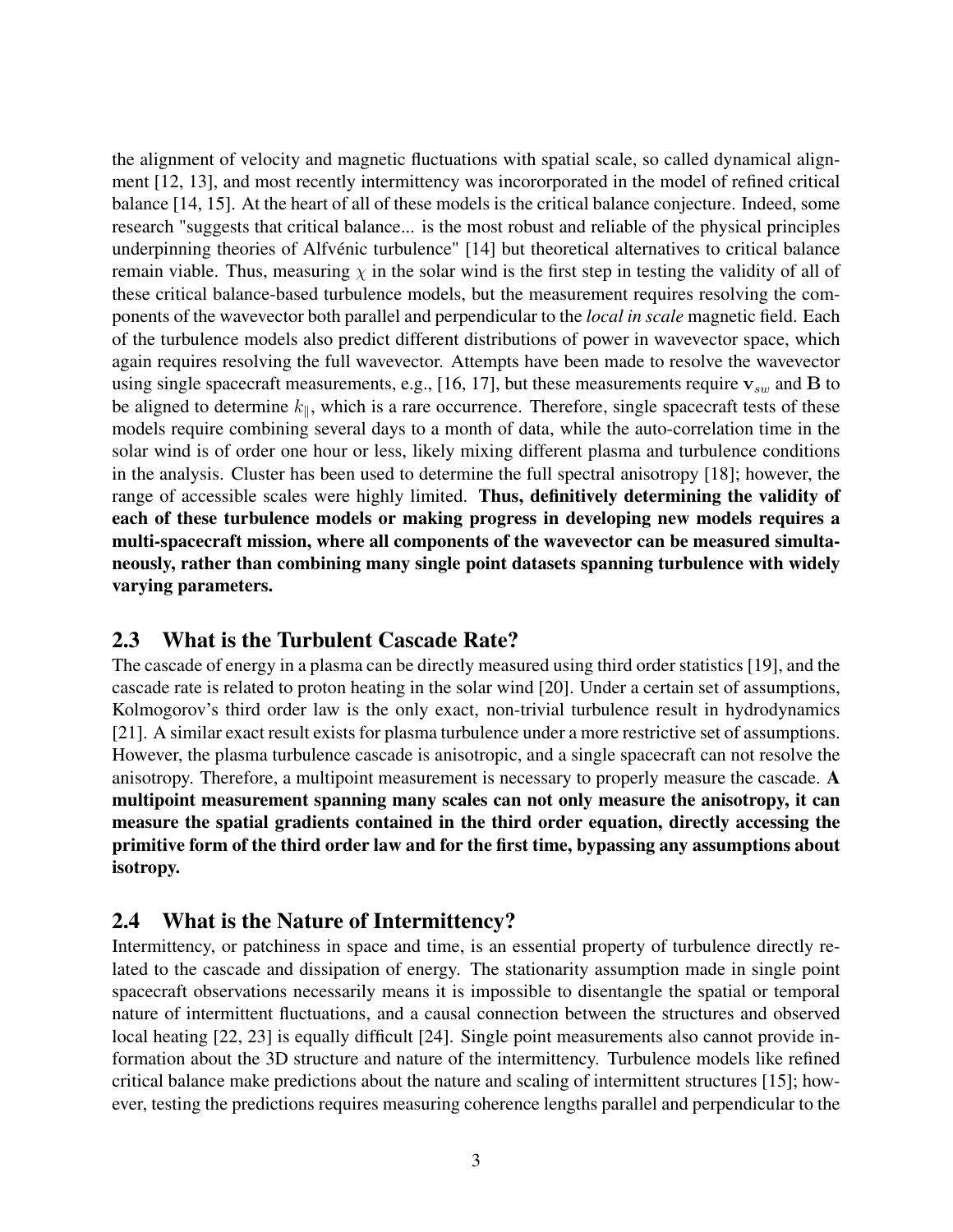local magnetic field. Such a test is not possible with a singe spacecraft without combining many epochs of *in situ* data with different plasma conditions. Single point *in situ* observations have also found that there is a transition "from multifractal intermittent turbulence in the inertial range to non-Gaussian mono-scaling in the dissipation range" [25], which is not a phenomenon observed nor predicted in hydrodynamic or plasma turbulence. A swarm of spacecraft observing the solar wind at a large range of scales could directly address open questions regarding the nature and origin of intermittency.

#### 2.5 What is the Spatial Distribution of Turbulent Fluctuations?

Many processes that operate in the solar wind locally generate structures or waves, and turbulence itself is inherently intermittent; however, single spacecraft measurements cannot disentangle the causality, evolution, or distribution of the processes, because the implicit assumption is that the plasma is stationary over the period of the measurement.

One example of a process that is impossible to characterize fully using single spacecraft observations is **instabilities and wave generation.** Wave modes such as the mirror, whistler, and ion cyclotron modes are routinely observed to constitute a small fraction of the solar wind, e.g., [26–28]; however, most of these modes are not expected to exist in the solar wind. Many instabilities expected to operate in the solar wind saturate by generating such wave modes, but a causal connection with regions of unstable plasma and the observed modes is difficult with single spacecraft measurements, although attempts have been made [29]. Also, the sub-dominant modes likely generated by instabilities are difficult to resolve, because they are masked by the more energetic Alfvénic turbulence. These instability associated modes also provide a non-local method to transfer energy from large to small scales, bypassing the turbulent cascade [30, 31]. Despite being sub-dominant, the modes generated by instabilities are high amplitude and can efficiently scatter particles, leading to fluid-like behavior, including viscous dissipation, even in weakly collisional plasmas [30, 32, 33]. The same instabilities can also lead to complete disruption of Alvénic fluctuations [34, 35], which could potentially terminate turbulence cascade entirely. **Therefore,** it is fundamentally important to establish how frequently these modes are present and the causal connection between the modes and progenitor instabilities, which is only possible with a multipoint observation.

### 3 Conclusion

In summary, plasma turbulence plays a fundamental role in the transport of energy, mass, and momentum in the universe. Progress in understanding turbulence will benefit many areas, including fusion confinement, interpreting astrophysical observations, space weather, and the coronal heating problem; however, we have reached a point wherein progress is inhibited by the paucity of multipoint *in situ* solar wind measurements. Bringing closure to the spatiotemporal structure of turbulence will be transformative for the field, and it can only be fully addressed with multipoint measurements, requiring a swarm of spacecraft spanning a wide range of scales.

- [1] C.-Y. Tu and E. Marsch, Space Science Reviews **73**, 1 (1995).
- [2] G. I. Taylor, Proc. Roy. Soc. A 164, 476 (1938).